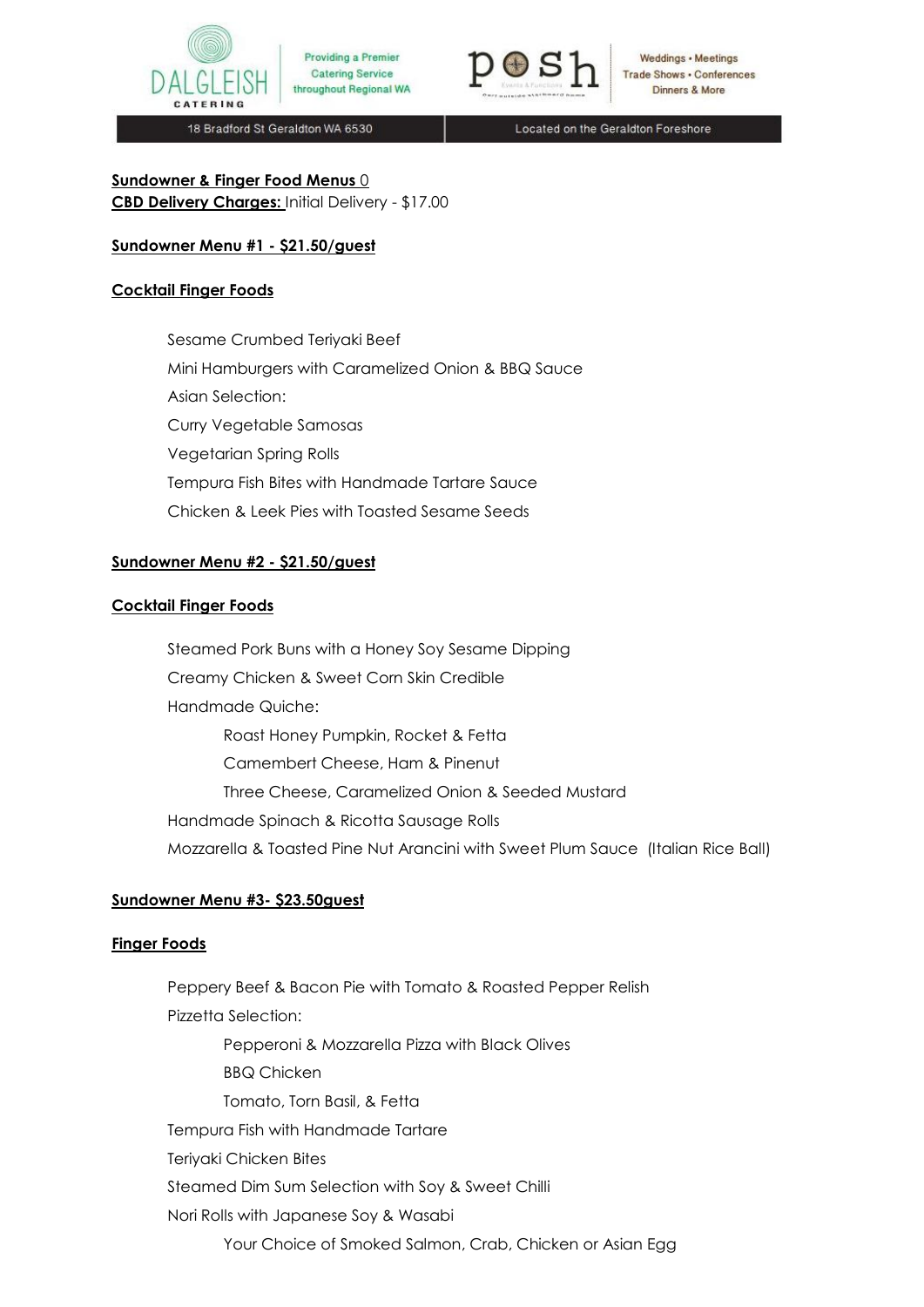



Weddings • Meetings **Trade Shows . Conferences** Dinners & More

18 Bradford St Geraldton WA 6530

Located on the Geraldton Foreshore

### **Sundowner Menu #4 - \$24.30/guest**

### **Cocktail Finger Foods**

Indonesian Beef Satay with Peanut Dipping Sauce Cheddar Crusted Sausage Rolls with Tomato relish Little Turkish Pizza with Mozzarella Cheese & Bacon Baby Squid Lightly Fried with Lemon Aioli Teriyaki Chicken with Asian Dipping Parmesan Risotto Balls with Sweet Plum

## **Finger Food Menu #1- \$29.10/guest**

### **Finger Food Selection**

Crab & Prawn Cakes with Green Chilli Jam Margarita Pizzetta with Basil & Bocconcini Lebanese Lamb in Pine Nut Filos Smoked Salmon on Sweet Potato Pikelet with Horseradish Cream BBQ Chicken Satay with Peanut Sauce Forrest Mushroom, Spinach & Pecorino Tart Sesame Fried Fish Goujons with Egg Mayo & Lemon

### **Dessert**

Strawberry & White Chocolate Tartlets

### **Finger Food Menu #2- \$29.10/guest**

### **Finger Food Selection**

Malaysian Chicken Satay skewers with Spicy Coconut Sauce Antipasto Skewers Drizzled with Aged Balsamic Vinegar Hand Cut & Crumbed Calamari Rings with Lemon Honey Aioli Sautéed Garlic Prawn on Herbed Crostini Steak & Mushroom Mini Pies with Tomato Jam Golden Crumbed Parmesan Beef Camembert in Bacon with Spicy Plum Sauce

### **Dessert**

Individual Apple & Blackberry Pies Glazed with Damera Sugar & Whipped Cream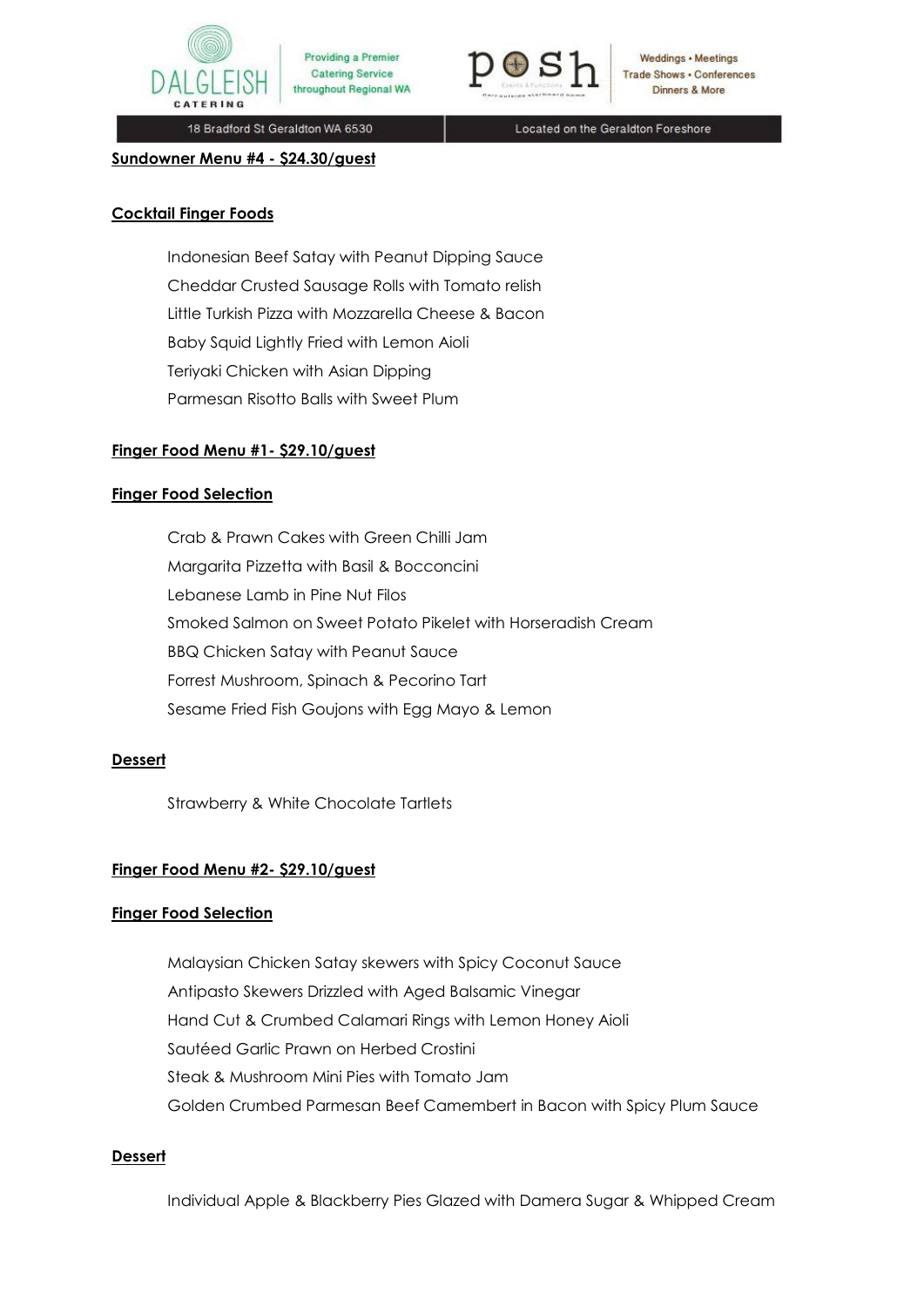



Weddings • Meetings **Trade Shows . Conferences** Dinners & More

18 Bradford St Geraldton WA 6530

Located on the Geraldton Foreshore

#### **Finger Food Menu #3 - \$29.30/guest**

#### **Finger Food Selection**

Chicken & Tarragon Meatballs with Lemon Chilli Syrup Puff Pastry Galette with Chorizo & Char Grilled Capsicum Thai Money Bags with Sweet Chilli Sauce Rosemary & Grilled Zucchini Arancini Thai Fish Cakes Mini Pizza Selection Roma Tomato & Bocconcini Smoked Ham & Pineapple Cheddar & Salami Finger Sandwich Chargrilled Vege, Pesto & Brie Roast Chicken with Fresh Herb Mayo Peppered Egg & Mayo

### **Dessert**

Mini Passionfruit Curd Tartlet with Crème Patisserie & Passionfruit Coulis

### **Finger Food Menu #4- \$29.30/guest**

#### **Finger Food Selection**

Chicken Chipolata on Pistol Skewers with Piri Piri Sauce Turkish Lamb Kofta with Tzatziki Filo Triangles with Haloumi & Baby Spinach Tempura Fish Pieces with Lemon Zest Mayo Vegetarian Spring Rolls with Chilli Hoi Sin Sauce & Soy Dipping Vegetable Crudités & Turkish Bread with Dip – Your Choice of Hommos or Babaganoush or Guacamole

### **Dessert**

Vanilla Profiterole with Caramel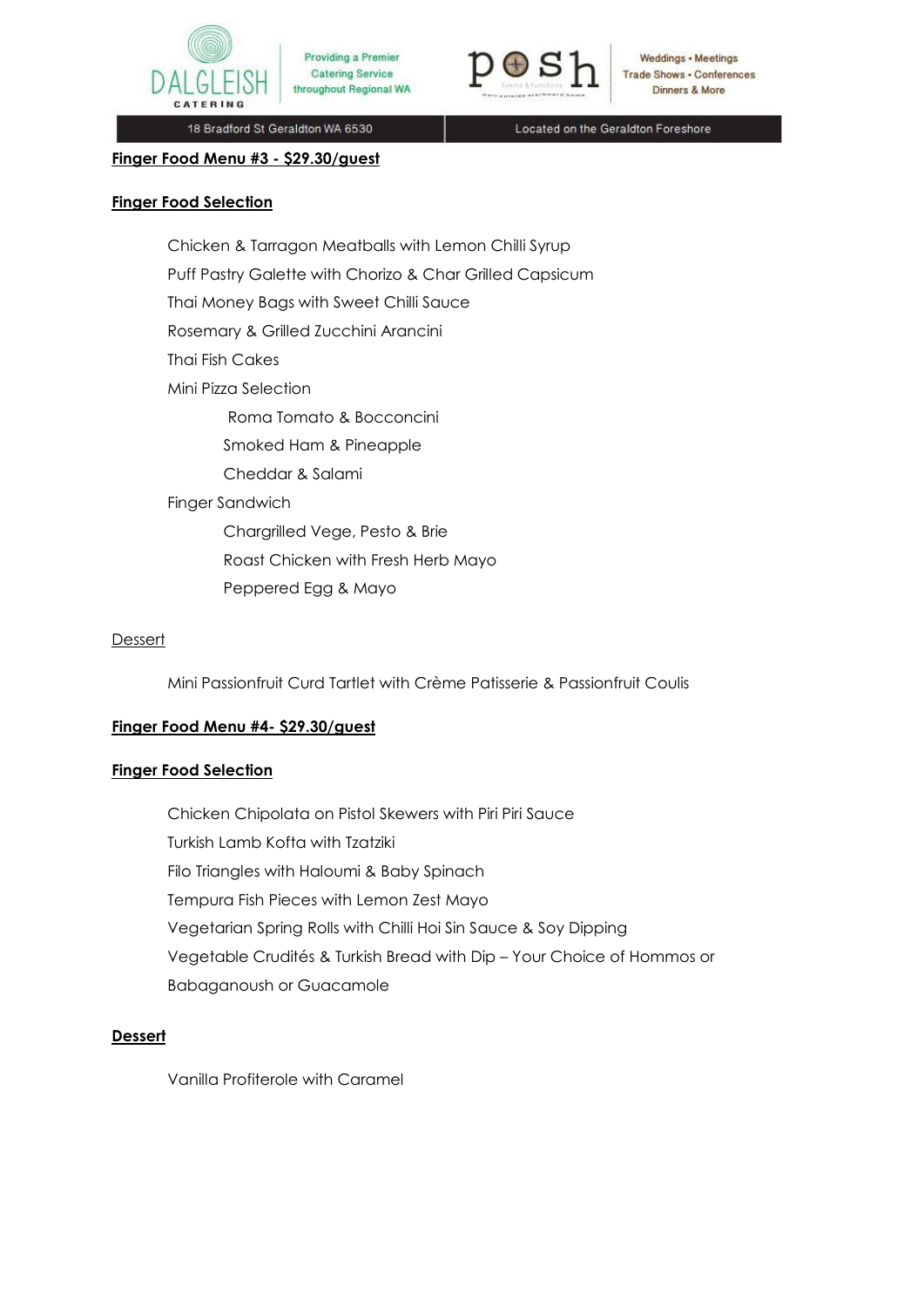



Weddings • Meetings **Trade Shows . Conferences** Dinners & More

18 Bradford St Geraldton WA 6530

Located on the Geraldton Foreshore

#### **Finger Food Menu #5- \$34.30/guest**

#### **Finger Food Selection**

Salt & Szechwan Calamari with Dill Mayo

Braised Beef & Potato Handmade Samosas with Cucumber Pickles

Thai Fish Cakes with Pineapple & Chilli

Lamb Koftas with Spiced Potato & Minted Yoghurt

Prawn & Avocado Salad in Wanton Case

Mini Chicken Caesar Salads in Bread Cup

Chicken in Tandoori Batter with Mango Chutney & Pappadums

### **Dessert**

Kahlua & Chocolate Tar t with Caramelised Orange

## **Finger Food Menu #6 - \$34.30/guest**

## **Finger Food Selection**

Honey & Sesame King Prawns Tandoori Chicken Skewers with Yoghurt Mint Dipping Risotto Ball with Lemon Thyme, Dried Mushroom & Parmesan Smokey Salt & Pepper Squid with Fresh Lemon Baby Beef Stroganoff Pie Honey Roasted Ham & Cheddar Cheese Potato Croquette Garlic Chicken in Sour Dough Crumbs

### **Dessert**

Chocolate & Baileys Irish Cream Mousse Shots with Double Cream

### **Finger Food Menu #7 - \$35.30/guest**

### **Finger Food Selection**

Tiger Prawn & Green Curry Wanton Leg Ham, Leek & Cheddar Tarts Cajun Tempura Fish with Whole Egg Mayo & Fresh Lime Cheeks Golden Parmesan Chicken Bites with Sweet Plum Glaze Chicken Roulade - Pastry Encased Philly Cheese, Chives & Bacon Garlic Ginger Beef Shashliks Sesame Prawns with Pineapple & Chilli Relish Sweet Lamb Curry Pies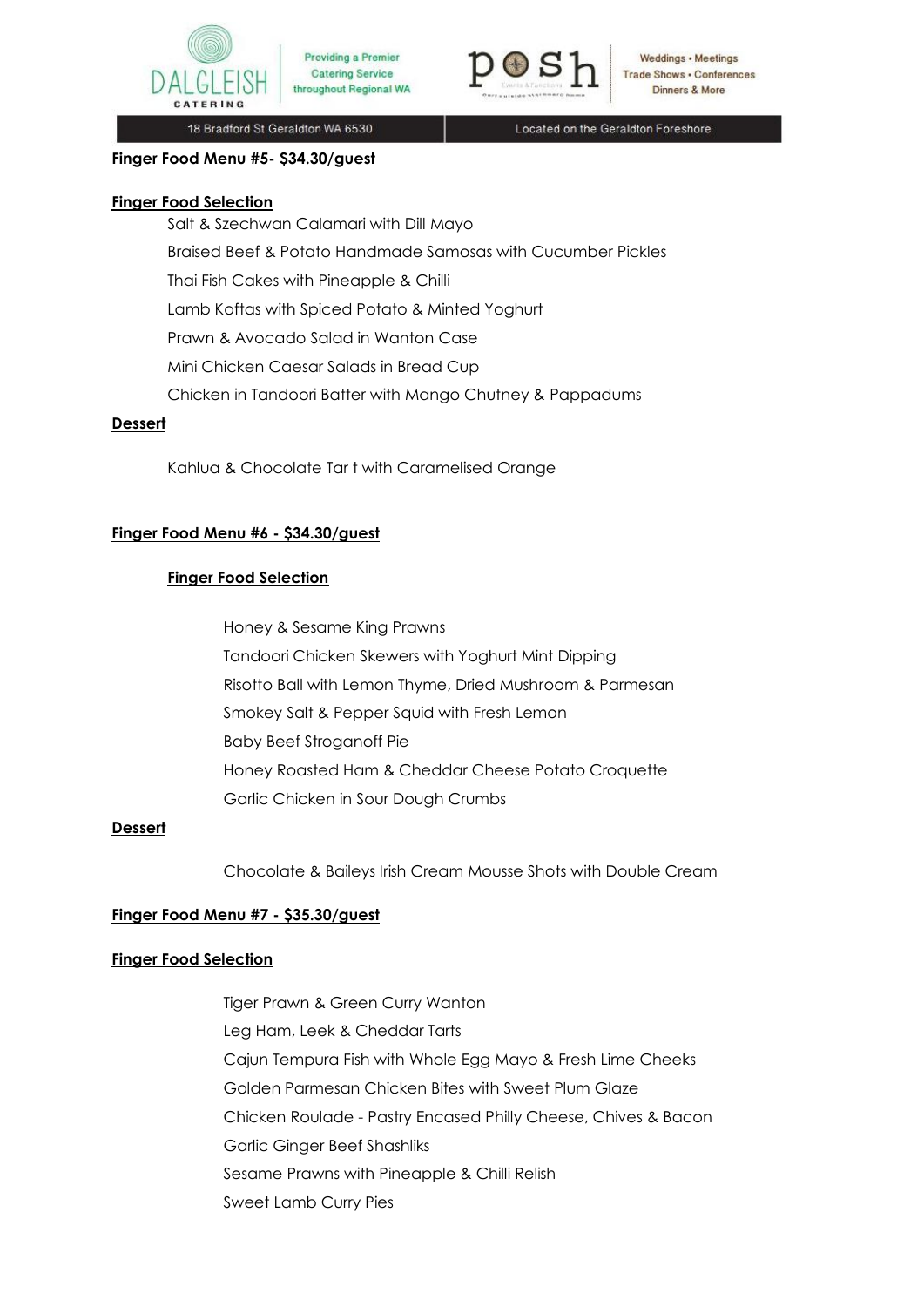



**Weddings • Meetings** Trade Shows . Conferences Dinners & More

18 Bradford St Geraldton WA 6530

Located on the Geraldton Foreshore

#### **Finger Food Menu #8 - \$32.80/guest**

### **Finger Food Selection**

Beef Meatballs with Napolitano Sauce Creole Chicken Schnitzels with Cajun Cocktail Sauce Bite Size Fish with Turmeric & Fragrant Roasted Spices Puff Pastry Galette with Honey Roasted Pumpkin & Goats Cheese Handmade Sausage Rolls – Your Choice of Traditional Beef or Pork & Fennel or Chicken & Tarragon Selection of Nori Rolls – Teriyaki Chicken or Tempura Prawn or Salmon & Avocado Bruschetta with Roma Tomato, Spanish Onion, Torn Basil & Crumbled Fetta

## **Dessert**

Bite Size Crepe with Caramelised Banana and Hot Caramel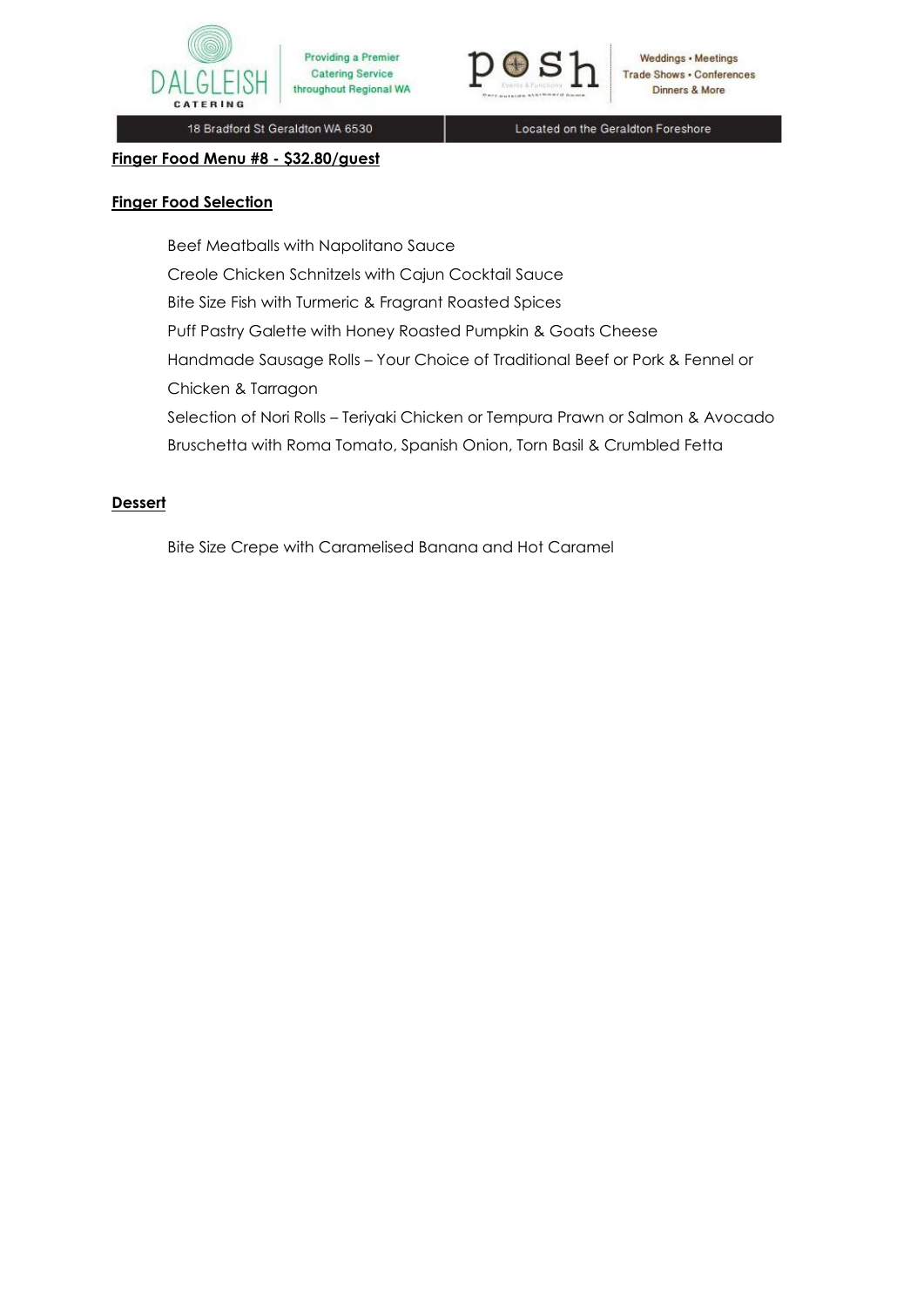



**Weddings • Meetings Trade Shows . Conferences** Dinners & More

18 Bradford St Geraldton WA 6530

Located on the Geraldton Foreshore

#### **Finger Food Menu #9 - \$35.90/guest**

#### **Finger Food Selection**

Hot Sugar Glazed Pork Skewer with Sesame Dipping Sauce Peeking Duck in Spring Onion Pancake Handmade Prawn Cutlet in Chickpea Batter Spiced Tomato Arancini with Garlic Aioli (Italian Rice Ball) Seafood Treasure Bags Shrimp & Rockmelon Picks with Tomato Mayo Asian Selection – Spring Rolls, Curry Samosas & Money Bags

#### **Dessert**

Baby Chocolate Mud & Frangelico Muffins – Served Warm with Ganache

### **Finger Food Menu #10 - \$36.95/guest**

Finger Food Selection Coconut Fried King Prawns with Lime Aioli Catch of the Day with Light Ale Batter & Chunky Potato Wedges Handmade Satay Vegetable Spring Roll with Peanut Dipping Sesame Crumbed Teriyaki Beef Thai Green Chicken & Shrimp Skewers Moroccan Lamb Tangine Pie Teriyaki Chicken, Pickled Ginger & Bamboo Shoot Rice Paper Rolls

#### **Dessert**

Double Chocolate Éclairs –

Choux Pastry Fingers filled with Chocolate Mousse & Choc Dipped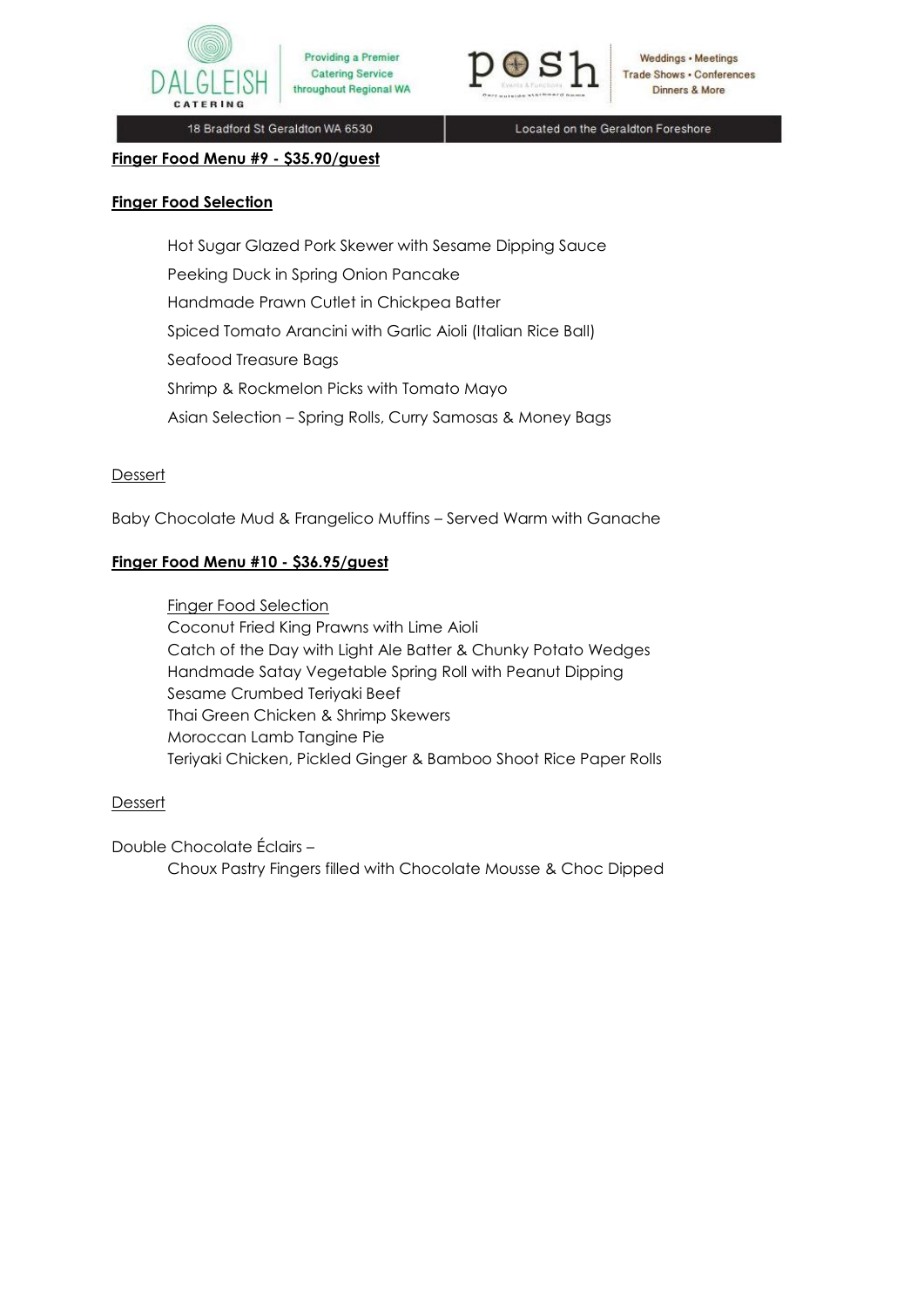



Weddings • Meetings **Trade Shows . Conferences** Dinners & More

18 Bradford St Geraldton WA 6530

Located on the Geraldton Foreshore

**Finger Food Menu #11 - \$36.20/guest** 

### **Finger Food Selection**

Oysters in Panko Crumbs with Wasabi Mayo Mini Waygu Beef Pies with Tomato Relish Honey Sesame Prawns – Our All-Time Favourite Vegetable Crudities with Dip, Champagne Pate & Grissini Sticks Chicken Parcel with Philly Cheese, Chives & Bacon Lamb & Rocket Turkish Bites with Garlic Mayo Beer Battered Whiting with Lemon, Lime & Sea Salt

## **Dessert**

Bitter Chocolate Biscuit Stack with Espresso Butter Cream

# **Finger Food Menu #12 - \$36.95/guest**

### **Finger Food Selection**

Beef, Bacon & Button Mushroom Shashlik Prawn & Scallop Filo Fingers Malaysian Chicken Skewers with Red Pepper Relish Antipasto Shot Glass – Cacciatore, Fetta, Olive, Sundried Tomato & Pesto Tortilla Lamb Crostini with Purple Onion Marmalade Tempura Fish Goujons with Caper Mayonnaise Creamy Chardonnay, Chicken & Leek Pies with Toasted Sesame

## **Dessert**

Chocolate & Peanut Butter Cheesecake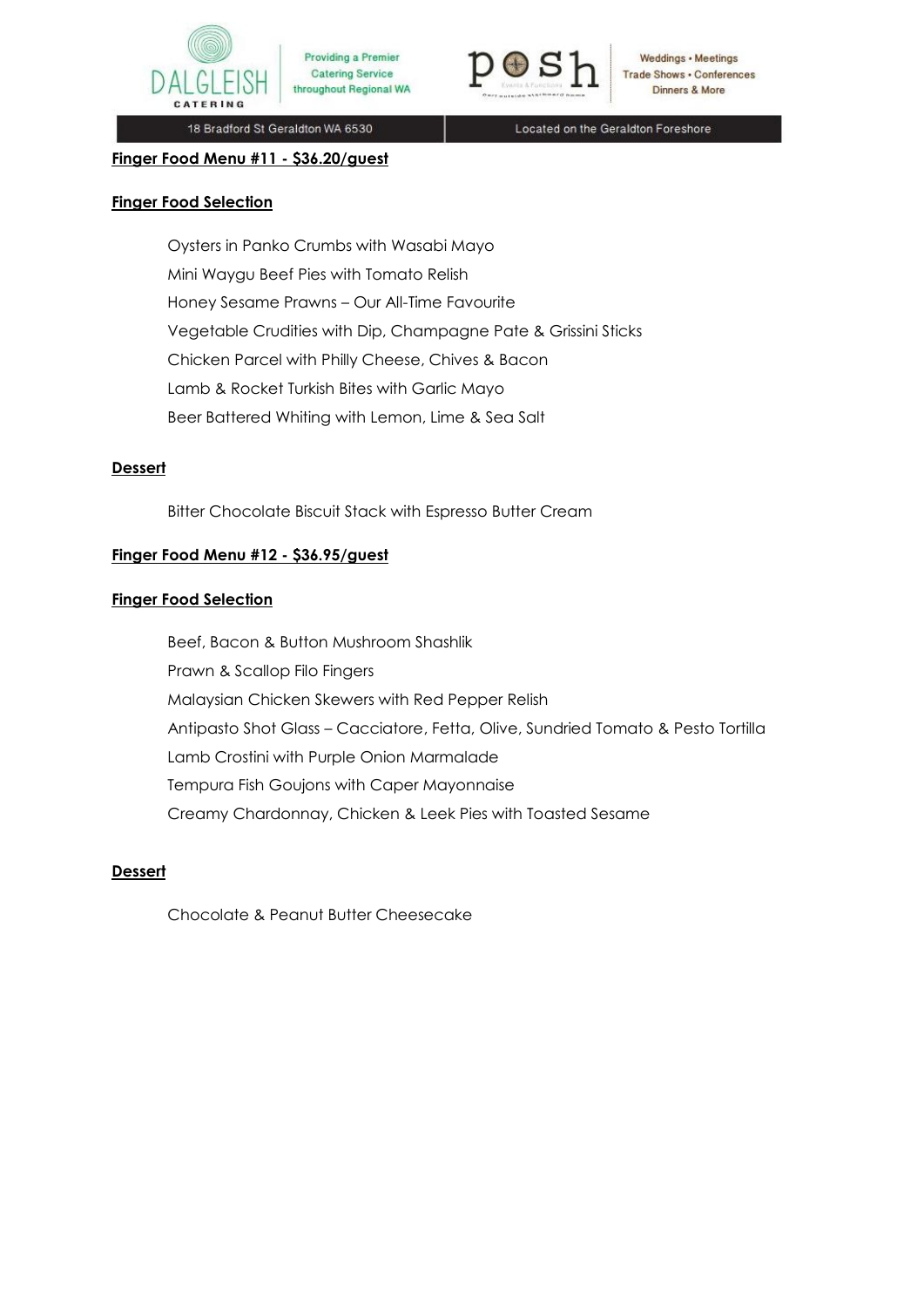



Weddings • Meetings **Trade Shows . Conferences** Dinners & More

18 Bradford St Geraldton WA 6530

Located on the Geraldton Foreshore

**Finger Food Menu #13 - \$38.20/guest** 

## **Finger Food Selection**

Mini Skewer of Buffalo Mozzarella, Marinated Artichoke, Roast Capsicum & Italian Parsley Teriyaki Marinated Chicken with Chinese Cabbage Slaw in Rice Paper Roll Salt & Chilli Squid with Coriander & Red Chilli Sauce Pan Fried King Prawn with Roast Garlic & Flamed Capsicum Butter Spiced Lamb Meatball with Apple, Cumin & Coriander Raita Potato & Chive Griddle Cake with Caramelized Red Onion & Sour Cream Market Fresh Oysters with Lime & Palm Sugar Dressing

## **Dessert**

Mini Fresh Berry Tartlet

# **Finger Food Menu #14 - \$38.20/guest**

## **Finger Food Selection**

Peking Duck Pancake Mini Double Baked Gruyere Cheese Soufflé Seared Beef Fillet on Parmesan Shortbread with Horseradish Cream Vietnamese Rice Paper Roll with Iceberg Lettuce, Bean Sprouts, Lime, Noodle & Sesame **Omelette** Mini Chicken Tikka Skewer with Eggplant Pickle Salt & Pepper Prawn Festive Salmon Whirl – Smoked Salmon, Cram Cheese & Dill in Crepe

# **Dessert**

Little Donuts Flavoured with Lemon Zest Topped with Vanilla Custard Cream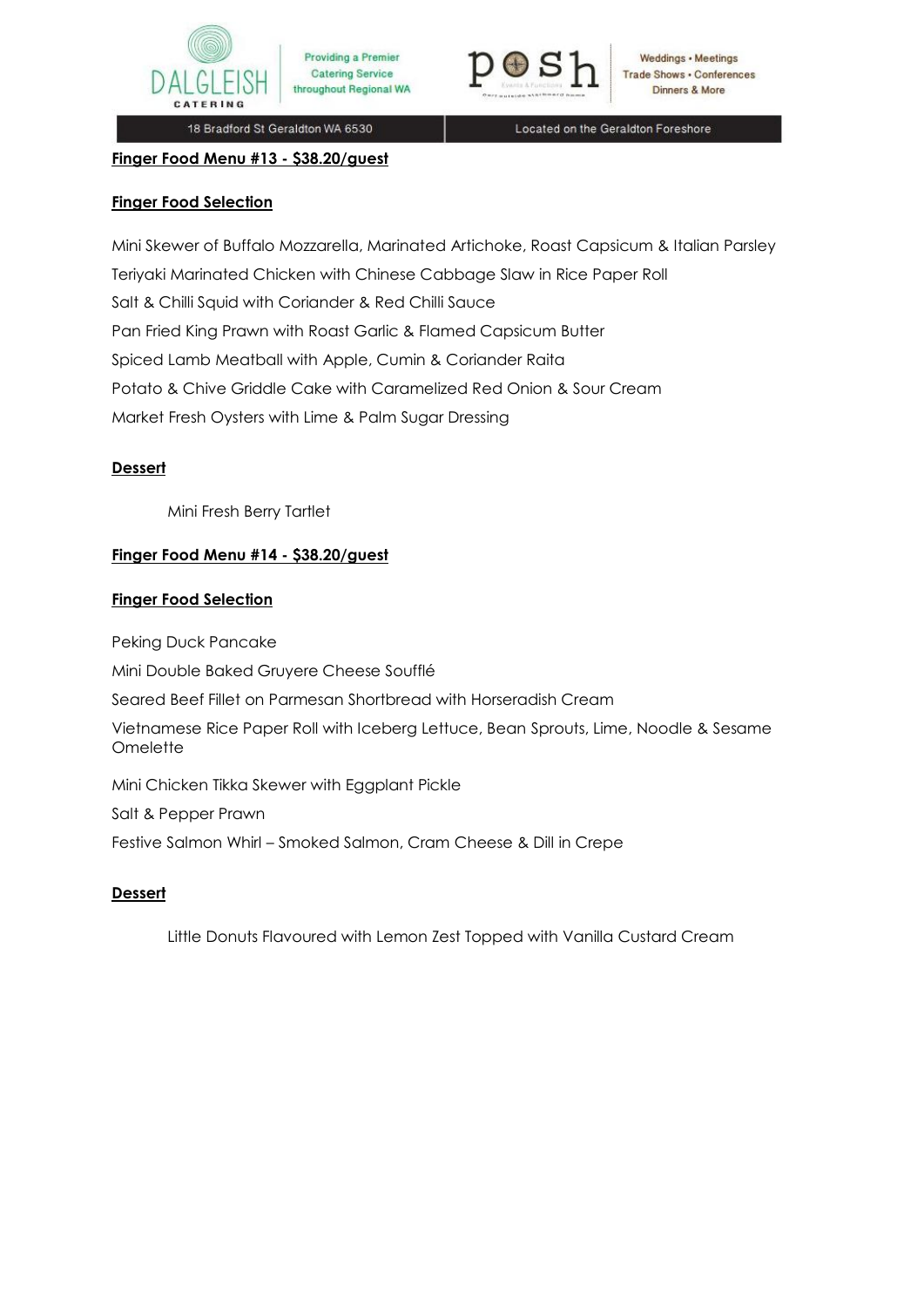

18 Bradford St Geraldton WA 6530

Providing a Premier

**Catering Service** 

throughout Regional WA

Located on the Geraldton Foreshore

### **Finger Food & Tapas Additional Choices**

Compliment your evening with a Food Selection made up of the following specialities:

## **Little Bowls & Baby Burgers – Add \$9.90/guest**

Grilled Cinnamon & Clove Rubbed Lamb Rogan Josh with Basmati Rice

Sunday Roast – Strips of Seared Beef with Roast Potatoes & Béarnaise Sauce

Tagine of Lamb with Ginger, Cinnamon, Cumin, Saffron & Prunes with Toasted Almonds

Mild Indian Beef Coconut Curry with Carrots, Potatoes & Peas

Baby Burger with Oregano & Garlic Lamb Fillet, Hommos, Chargrilled Red Pepper & Rocket

Baby Burger with Cajun Chicken, Jalapeno Relish & Corn Salsa

Baby Burger with Rustic Rissole with Tomato Relish & Mixed Leaves

## **Carving Selection - \$12.50/guest**

South West Beef Sirloin with Caramelized Onion & Red Wine Jus in a Mini Baguette Slow Roasted Pork with Sea Salt Crackle with Apple Sauce in a Mini Baguette

### **Salad Selection - \$8.50/guest**

Presented in Shot Glasses – Selection of Four Greek Salad with Aged Balsamic Marinated Mushroom Salad Vietnamese Glass noodle Salad Moroccan spiced Lamb & Tabouli Salad Thai Beef Salad with lime dressing Caesar Pasta Salad with Crisp Bacon bits & Parmesan

### **Curry Selection - \$12.50/guest**

Presented in Bamboo Boat with Bamboo Fork Butter Chicken Curry Vegetable Korma Steamed Basmati Rice Pappadums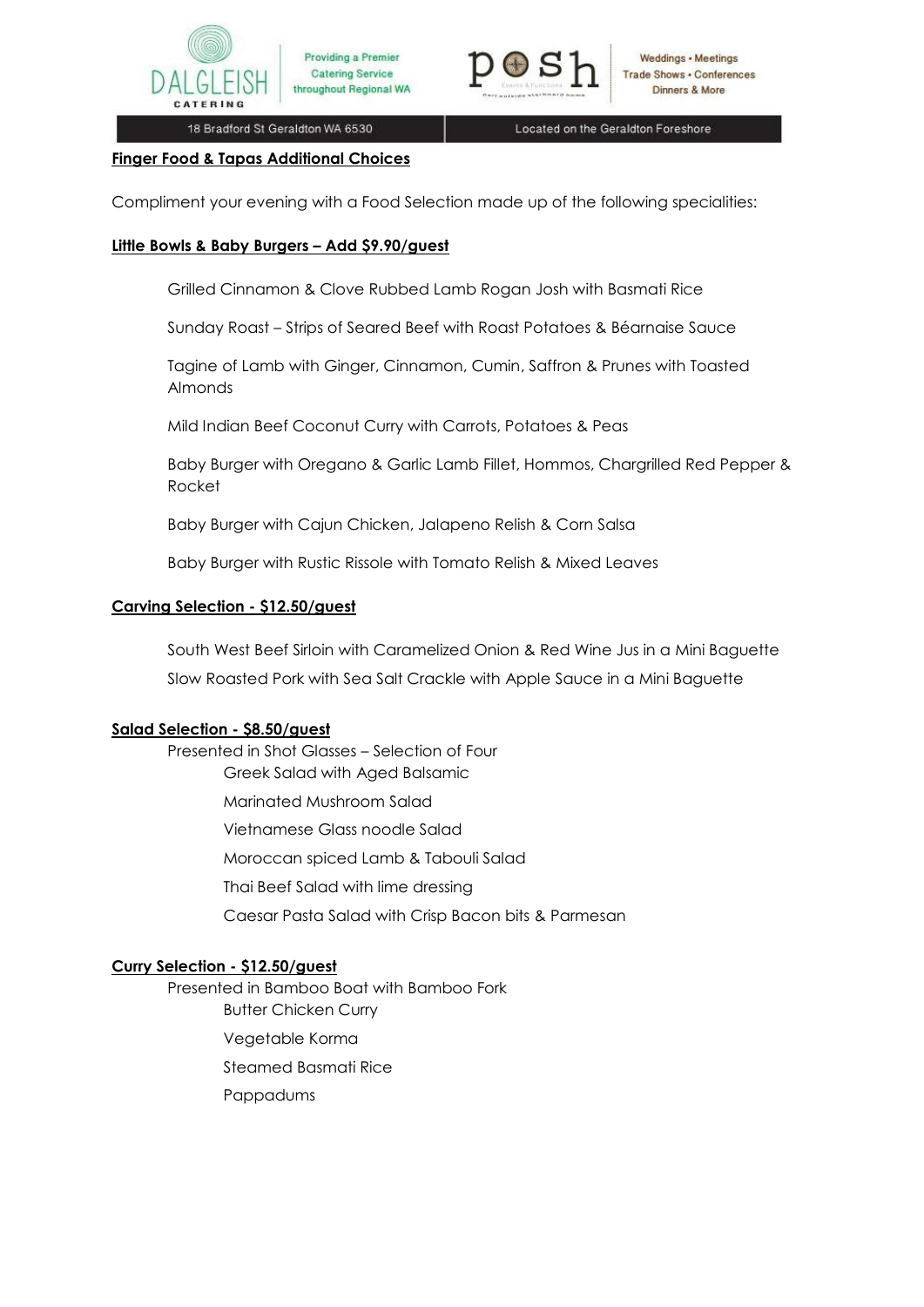



18 Bradford St Geraldton WA 6530

Located on the Geraldton Foreshore

## **Oyster Selection**

Jet Fresh Coffin Bay Oysters served Natural with a Selection of Condiments - \$5.70 each

> Sea Salt, Cracked Pepper & Fresh Lemon Shallots in Red Wine Vinegar Sweet Chilli, Coriander & Fresh Lime Bloody Mary with Tabasco

## **Cheese Selection - \$15.90/guest**

Fine Australian & International Cheeses including: Tasmanian Brie Blue Castello

Mersey Valley Vintage Cheddar

Quince Paste

Blue Poppy & Rye Crisp Breads

Accompanied by Fresh & Dried Fruit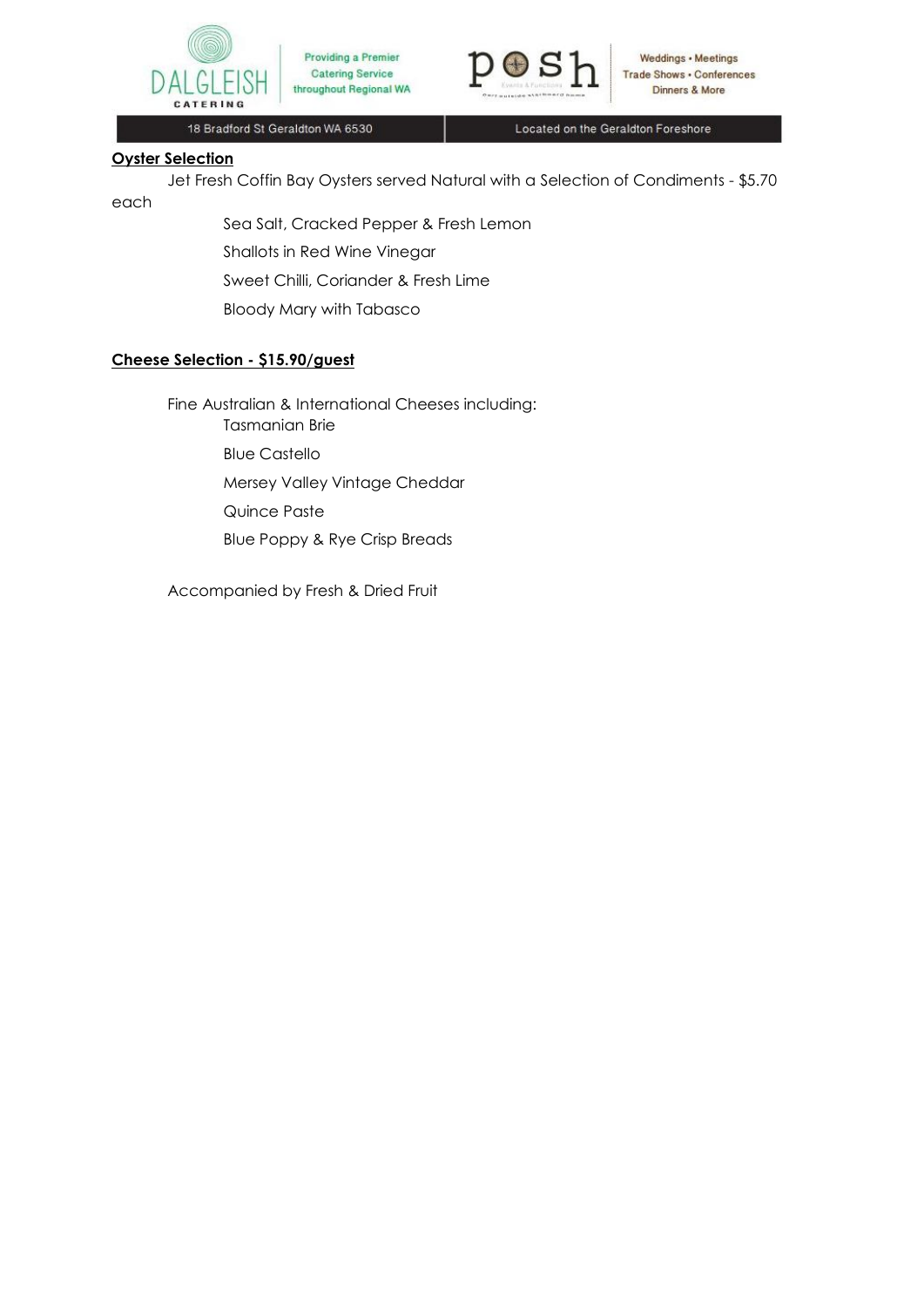



Weddings • Meetings **Trade Shows . Conferences** Dinners & More

18 Bradford St Geraldton WA 6530

Located on the Geraldton Foreshore

#### **Finger Food Events**

**Suggested Quantities Feasting Platters**

> Hot, Cold, Savoury & Sweet Options Available Priced for Delivery Only.

Platters are all individually priced with varying quantities.

#### **Sundowner Menus**

Suitable for a 1 – 2 Hour Event Duration 4 – 6 pieces per person Delivery Option Available or Onsite Service of Staff for Tray Service – Approximate Time – 1.5 Hours

Quantity Suitable for Pre- Dinner Only

#### **Finger Food Menus**

Suitable for Cocktail/Stand Up Events 6 – 9 pieces per person Delivery Option Available or Onsite Service of Staff for Tray Service Time – 2 Hours

Suitable for Guests who have already had dinner. Quantity Equal to a Large Entrée

## **Tapas Menus**

Suitable for Extended Cocktail Events/Weddings/Celebrations

12 - 22 pieces per person

Delivery Option Available or Onsite Service Inclusive Chef & Staff for Tray Service - Time – 2 – 3 Hours Quantity is Equal to Full 2-3 Course Meal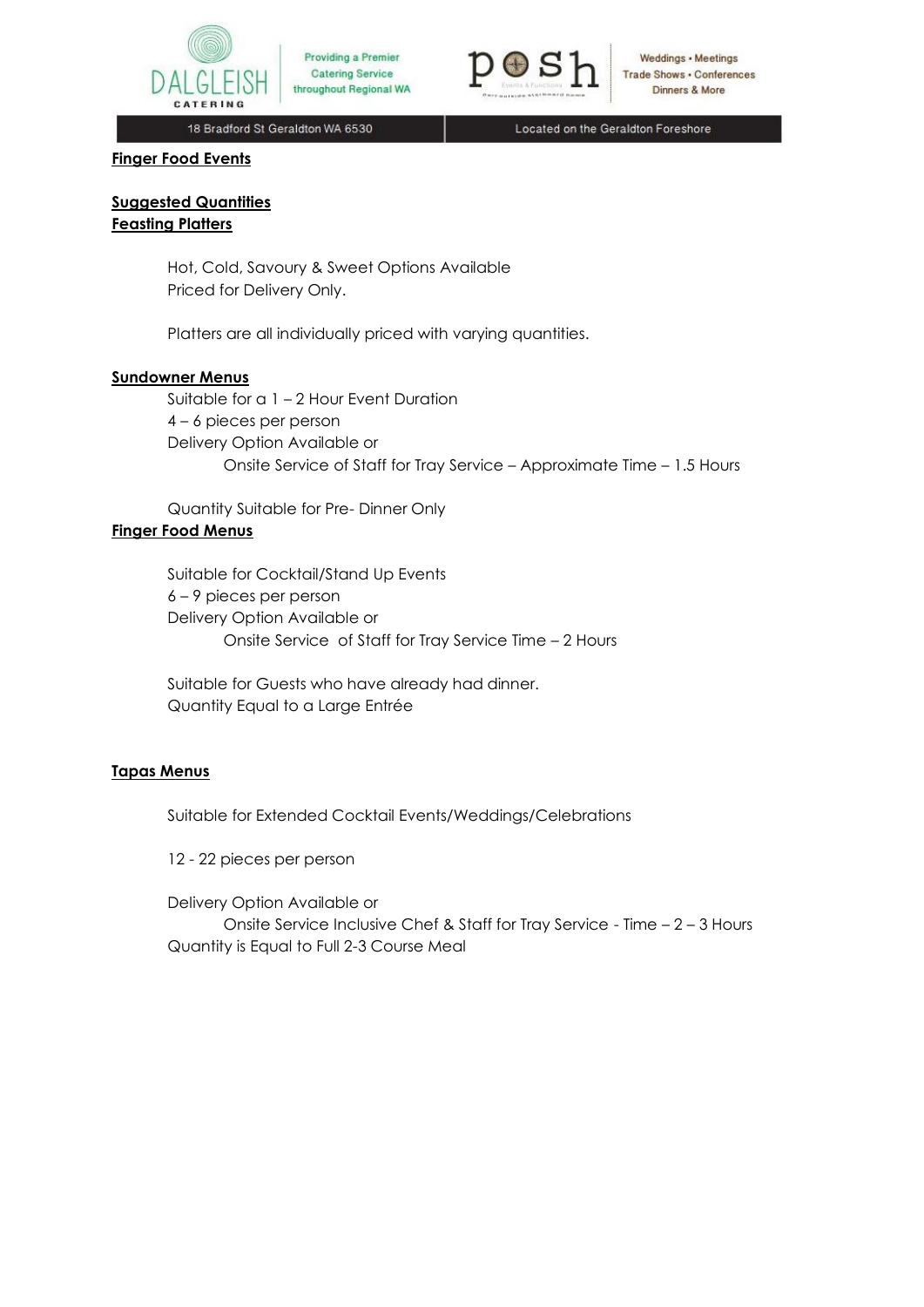



Weddings • Meetings Trade Shows . Conferences Dinners & More

18 Bradford St Geraldton WA 6530

Located on the Geraldton Foreshore

# **Tapas Menu #1 - \$50.50/guest**

# **On Arrival**

Seared Scallops on Apple Coleslaw in Japanese Spoon

### **Main Fare**

Sweet & Sour Pork on Asian Vegetables served in a Bamboo Boat Moroccan Lamb Tagine Pies Tempura Fish with Chilli coriander Aioli Skewered Tikka Chicken with Mint Yoghurt Dip Camembert Wrapped in Bacon Hot beef Tenderloin with Beetroot & Horseradish on German Rye Champagne Poached Prawn and Melon Skewers

# **Dessert**

Melting Marshmallow, Chocolate & Banana Filos Served Hot – Dusted with Icing Sugar

Baby Fruit & Crème Patisserie Flans with Strawberry Glaze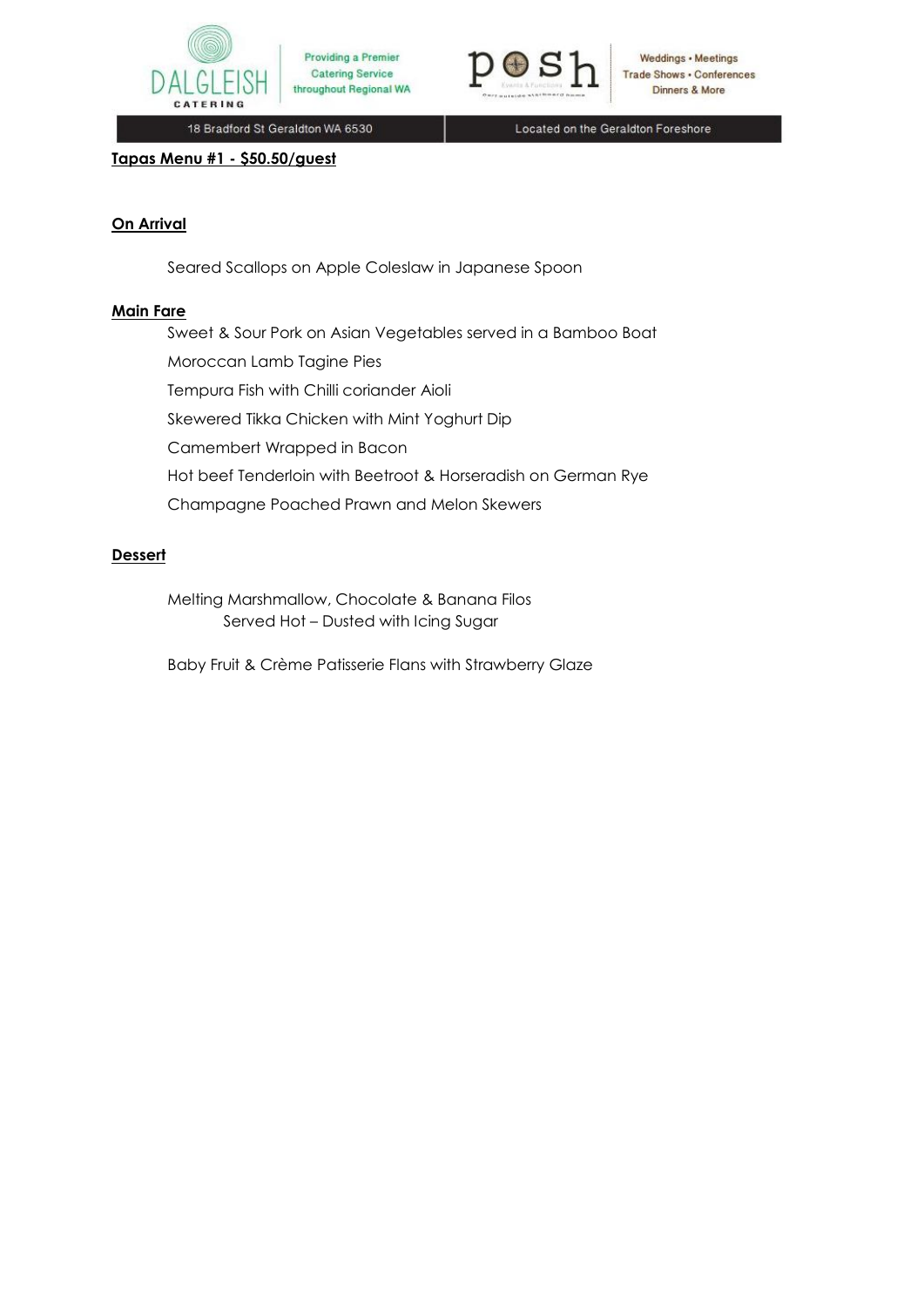



**Weddings • Meetings Trade Shows - Conferences** Dinners & More

18 Bradford St Geraldton WA 6530

Located on the Geraldton Foreshore

### **Tapas Menu # 2- \$54.70/guest**

# **On Arrival**

Handmade Pumpkin & Fetta Loaf with Toasted Pepitos

## **Main Fare**

Fried Crab Noodle & Coriander Cake with Chilli Sesame Dip Warm Thai Beef Salad Shots with Vermicelli Noodle, Bean Shoot & Peanuts Tandoori Beef on Pappadum with Mango Chutney Risotto Croquettes with Truffle Oil Prawn & Mango Filo Baskets Thai Green Curry Chicken Skewers with Onion & Pineapple Teriyaki Chicken with Pineapple Salsa Lemongrass, Chilli & Coriander Marinated Octopus

# **Dessert**

Individual Hot Apple & Blackberry Pies

Chocolate Brownie Trifles with Crème Anglaise in Shot Glasses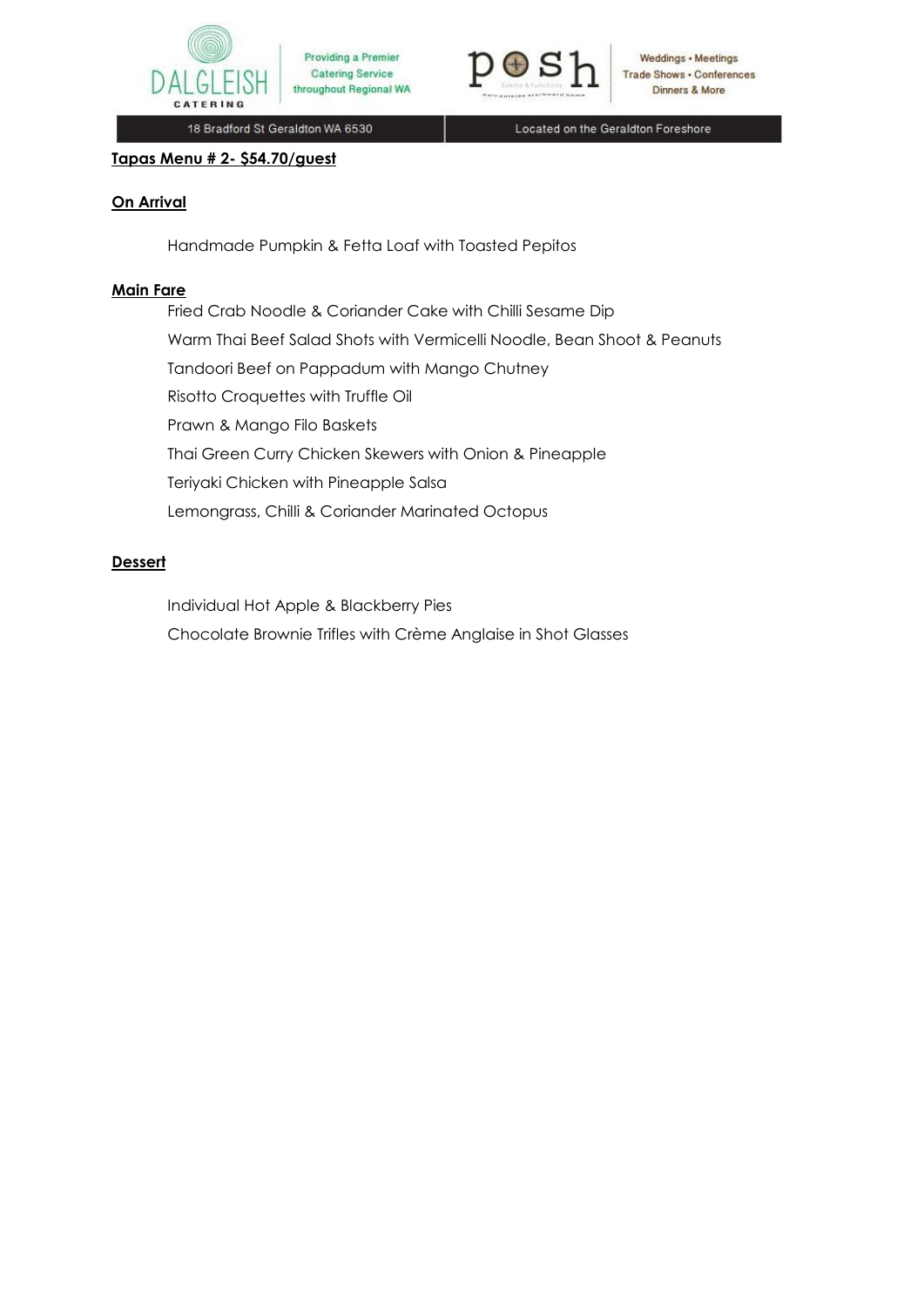



**Weddings • Meetings Trade Shows . Conferences** Dinners & More

18 Bradford St Geraldton WA 6530

Located on the Geraldton Foreshore

### **Tapas Menu #3 - \$52.30/guest**

# **On Arrival**

Indian Flat Breads: With Sundried Tomato & Fetta Dip, Basil Pesto & Olive Oil with Balsamic

# **Main Fare**

Catch of the Day in Light Ale Batter with Chunky Potato Wedges Chicken Brochette with Yoghurt Mint Dip Crumbed Oysters with Wasabi Mayo BBQ Plum Duck on Orange Salad presented in Ramekin with Bamboo Fork Vegetable Filo Fingers with Philly Cheese & Galliano Chicken steamed in Mirin & Sesame Nori Rolls with Shiitake Mushrooms Prawn Cocktail with Brandy Tabasco Sauce Beef & Forrest Mushroom Empanadas

# **Dessert**

Baby Bombolini – Italian Donut with Grated Orange & Lemon Rind Rolled in Sweet Cinnamon Sugar – Filled with Raspberry Jam & Custard

Individual Apple & Fig Crumbles with Double Cream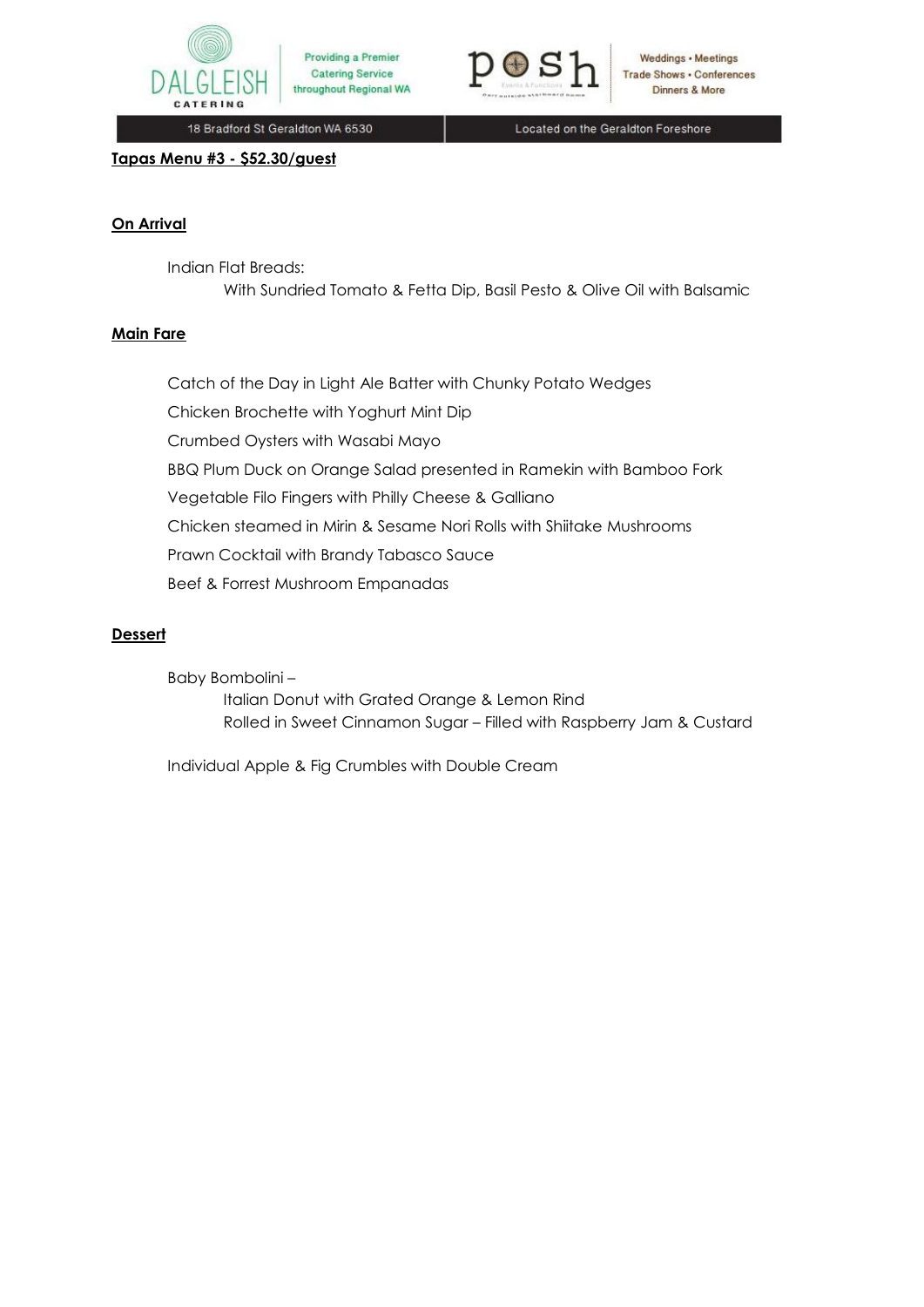



**Weddings • Meetings Trade Shows . Conferences** Dinners & More

18 Bradford St Geraldton WA 6530

Located on the Geraldton Foreshore

### **Tapas Menu #4- \$56.00/guest**

## **On Arrival**

Hot Sugar Glazed Pork Skewers with Sesame Dipping Sauce Fillet Steak with Creamy Pepper Sauce – Presented in a Japanese Spoon

### **Main Fare**

Beer Batted Reef Fish & French Fries Served in a Bamboo Cone Szechuan Prawn Dumplings Surf & Turf Pick with Béarnaise Dipping Balinese Lamb Loin Satay with Lemon Coconut Sauce Thai Chicken Curry on Steamed Rice Served in a Ceramic Ramekin Wagyu Beef & Bacon Pies with Creamy Potato Top Minted Vinegar & honey Glazed French Lamb Cutlet Chicken & Prawn Kebabs with Ginger & Coriander

## **Dessert**

Baby Banoffee Pies White Chocolate and Raspberry Mini Cupcakes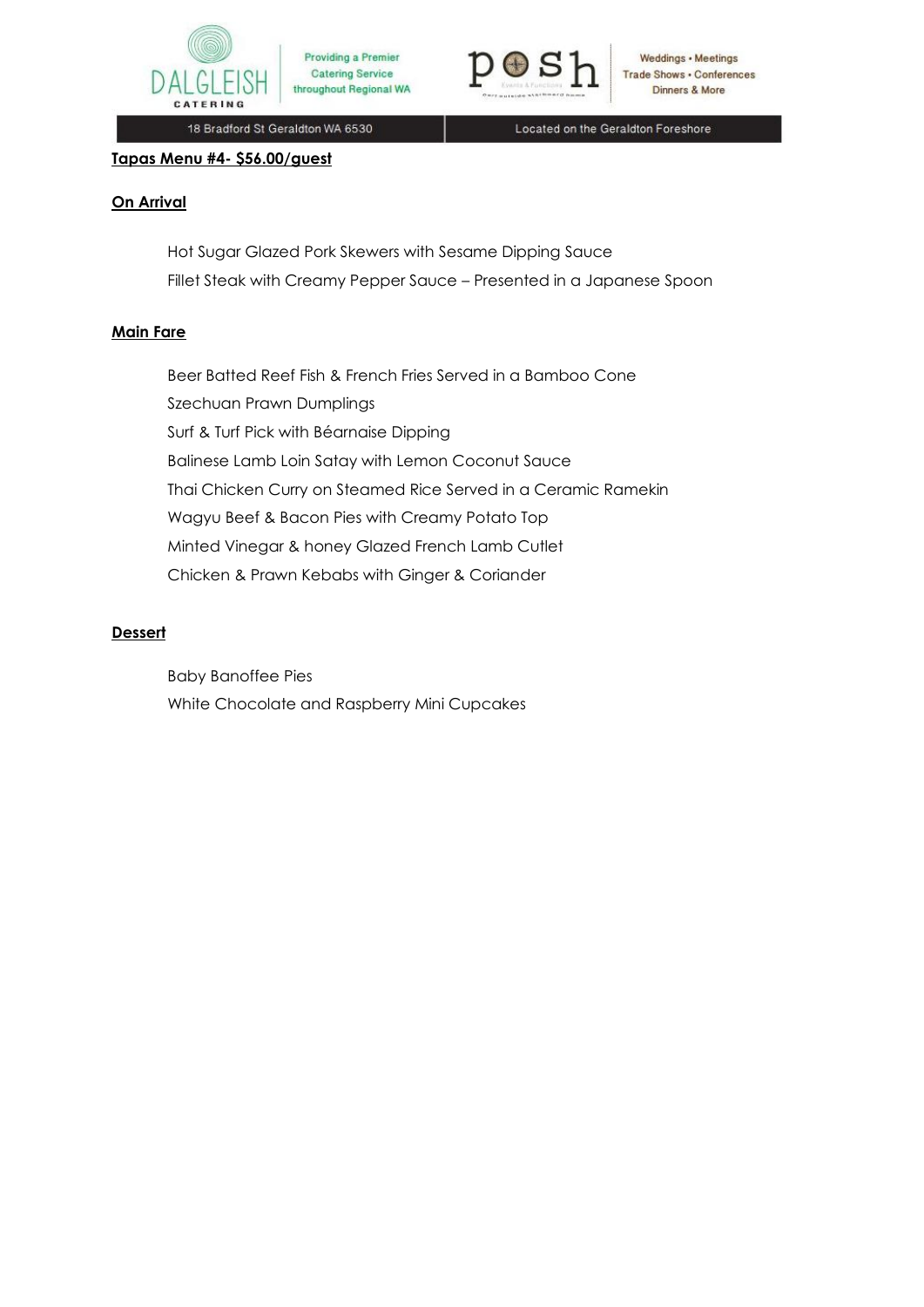



**Weddings • Meetings Trade Shows . Conferences** Dinners & More

18 Bradford St Geraldton WA 6530

Located on the Geraldton Foreshore

## **Tapas Menu #5 - \$59.20/guest**

## **On Arrival**

Tiger Prawn Laksa Shooter Chinese Five Spiced Chicken Wanton

### **Main Fare**

Sesame Chicken Goujons with Whole Egg Mayo Camembert & Macadamia Nut Filo Tart Tempura Fish with Chunky Potato Fingers, Fresh Lemon & Tartare Moroccan Lamb Loin on Crouton with Peach Compote Salt & Pepper Fried Prawns & Squid with Lemon Aioli Handmade Antipasto Loaf – Basil Pesto, Sundried Tomato & Cheddar Cheese Fillet Steak in Black Pepper Cream Sauce Mini Baguette with Prosciutto, Eggplant, Pesto & Pimento Camembert in Bacon with Cranberry Jelly

## **Dessert**

Baby Fruit & Crème Patisserie Flans Freshly Baked Chocolate Pudding with Chocolate Ganache – Served Warm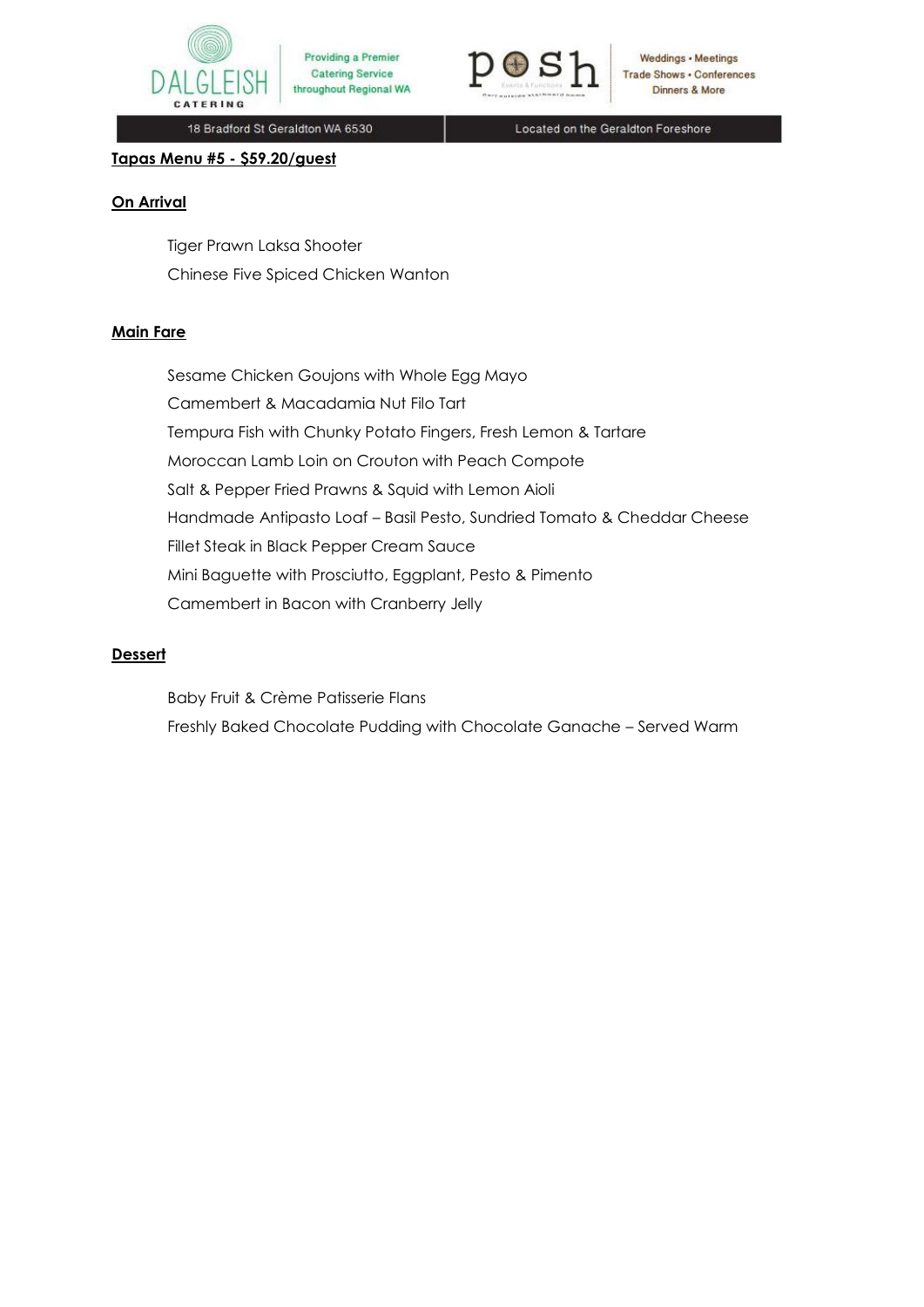



Weddings • Meetings **Trade Shows . Conferences** Dinners & More

18 Bradford St Geraldton WA 6530

Located on the Geraldton Foreshore

# **Tapas Menu #6 - \$63.00/guest**

### **On Arrival**

Antipasto in a Glass – Cacciatore, Olive, Fetta & Basil Pesto Flat Bread

### **Main Fare**

Oysters Kilpatrick

Chicken Brushed with Onion Jam wrapped in Prosciutto Crayfish Medallions with Japanese Mayo and Caviar – '*Subject to Availability'*  Local King Prawn wrapped in Wanton wrapper with Spicy Pineapple Salsa Handmade Smoked Bacon & Cheddar Cheese Plaited Bread Chicken & Shrimp Kebabs with Ginger & Coriander Hot Beef Tenderloin & Beetroot Horseradish on German Rye Duck in Plum Sauce wrapped in Coriander Pancake Balinese Lamb Fillet Satay with Lemon & Coconut Sauce Orange, Green Peppercorn & Sweet Potato Frittata

#### **Dessert**

Mini Individual Crème Brulee Crack the wonderfully sweet toffee to discover the creamy delight inside

Apple Berry Strudels – Served Warm dusted with icing sugar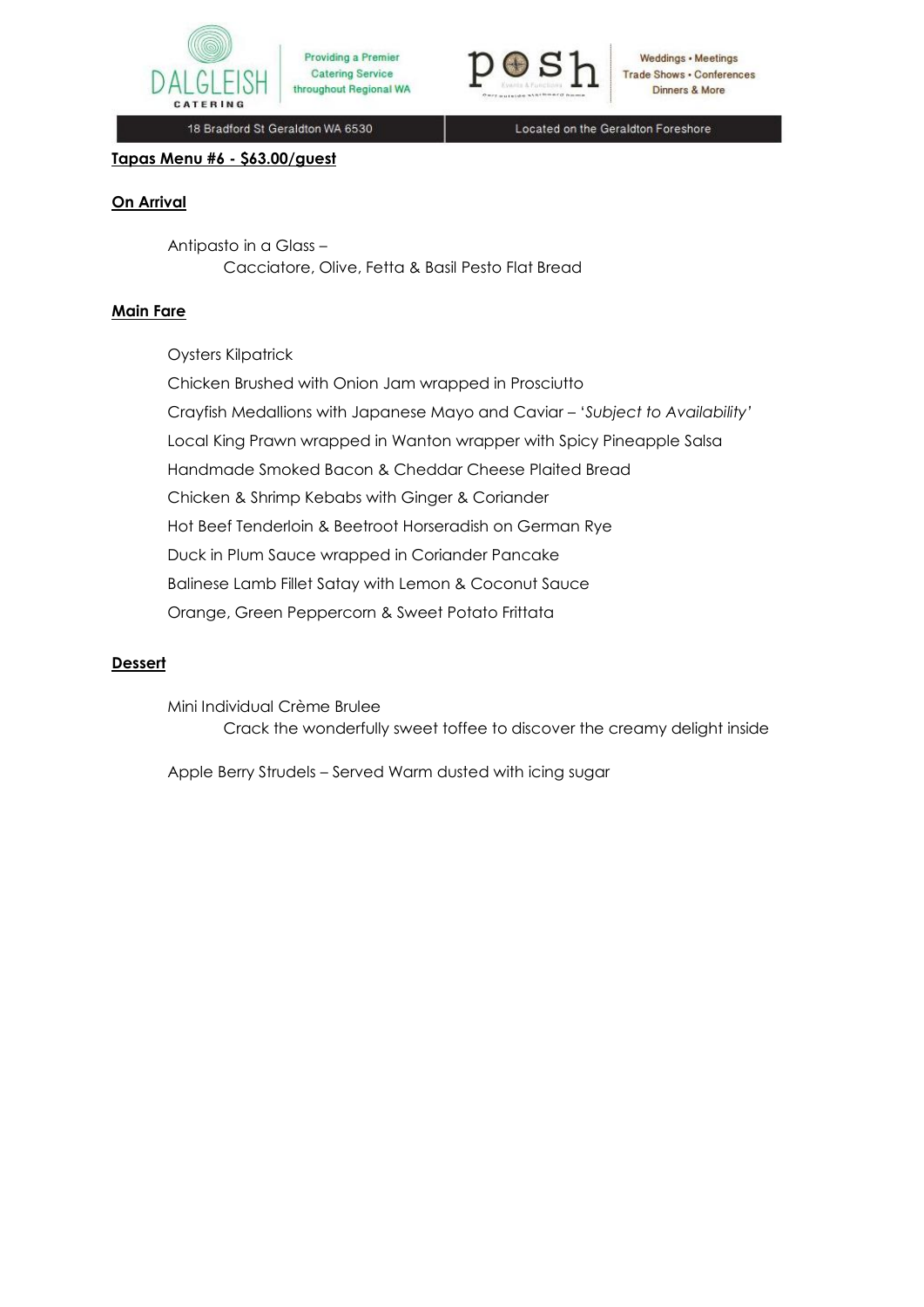



Weddings • Meetings **Trade Shows . Conferences** Dinners & More

18 Bradford St Geraldton WA 6530

Located on the Geraldton Foreshore

# **Tapas Special Event Menu – Option 1**

8 Selections Plus- 3 Dessert & Cheese - \$56.10/guest

10 Selections Plus-3 Dessert & Cheese - \$63.60/guest

12 Selections Plus - 3 Dessert & Cheese - \$69.95/guest

# **Entrée & Main Selections:**

Panko Crumbed Whiting with Black Sesame & Wasabi Mayonnaise Dukkah Crusted Fillet of Beef on Rye with Creamed Mustard Natural Oysters with Condiments Coconut Prawns Tempura Accompanied by Citrus Mayo Asian Selection – Spring Rolls, Curry Samosas & Wantons Button Mushrooms Stuffed with Philly Cheese & Bacon BBQ Plum Duck on Orange Salad Served in Ramekin & Bamboo Fork Tandoori Beef on Pappadum with Mango Chutney Malaysian Chicken Skewers with Spicy Peanut Dipping Fillet of Beef Stroganoff in Japanese Spoons Sesame Chicken Goujons with Whole Egg Mayo Forrest Mushroom Rice balls with Spicy Plum Dipping Fried Crab & Noodle Cake with Chilli Sesame Dip Jamie Oliver's Handmade Antipasto Loaf

# **Dessert**

Baby Crème Brule White Chocolate & Drambuie Mousse Shots Sticky Date Pudding with Butterscotch Dipping Mini Frangipani Pies

# **Cheese Board**

Selection of Australian & International Cheese with Water Crackers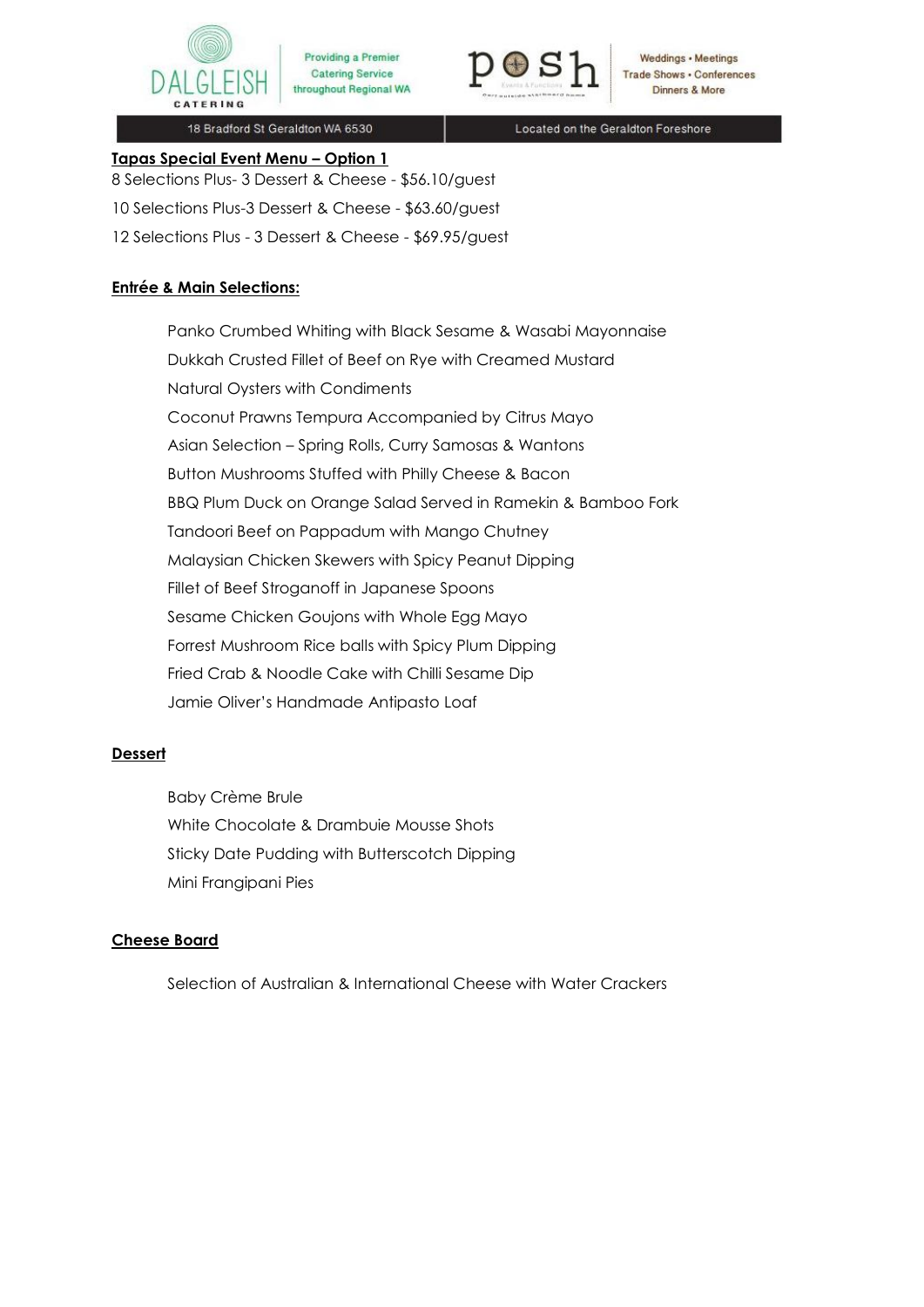



Weddings • Meetings **Trade Shows . Conferences Dinners & More** 

18 Bradford St Geraldton WA 6530

Located on the Geraldton Foreshore

# **Tapas Special Event Menu – Option 2**

8 Selections Plus- 3 Dessert & Cheese - \$57.00/guest

10 Selections Plus-3 Dessert & Cheese - \$63.60/guest

12 Selections Plus - 3 Dessert & Cheese - \$69.95/guest

## **Entree**

Chicken in Tandoori Batter with Mint Yoghurt Dressing, Pappadum & Mango Chutney Handmade Pumpkin & Fetta Loaf with Toasted Pepitos Antipasto in a Glass – Cacciatore, Olive, Fetta & Basil Pesto Flat Bread Crispy Squid with Saffron & Green Apple Aioli

## **Main Fare**

Oyster Selection – Kilpatrick, Smoked Salmon & Cream Fraise, Lime & Chilli Camembert & Macadamia Nut Filo Tart Fillet Steak with Hot Pepper Sauce served in a Ramekin with Bamboo Fork Chicken Brushed with Onion Jam & Wrapped in Prosciutto Button Mushrooms stuffed with Philly cheese & chives Smoked Salmon Crostini with citrus pesto Local King Prawns Wrapped in Wanton wrapper with spicy pineapple salsa Minted Vinegar and Honey Glazed French Lamb Cutlet

# **Dessert**

Chocolate & Bailey's Irish Cream Mousse Individual Apple & Blackberry Pies with Double Cream Peanut Butter Cheesecake with Chocolate Crumbs – Served in a Shot Glass Hot Chocolate Ganache with Baby Biscuit Dipping – Sable, Viennese & Biscotti

# **Cheese Board**

Selection of Australian & International Cheese with Water Crackers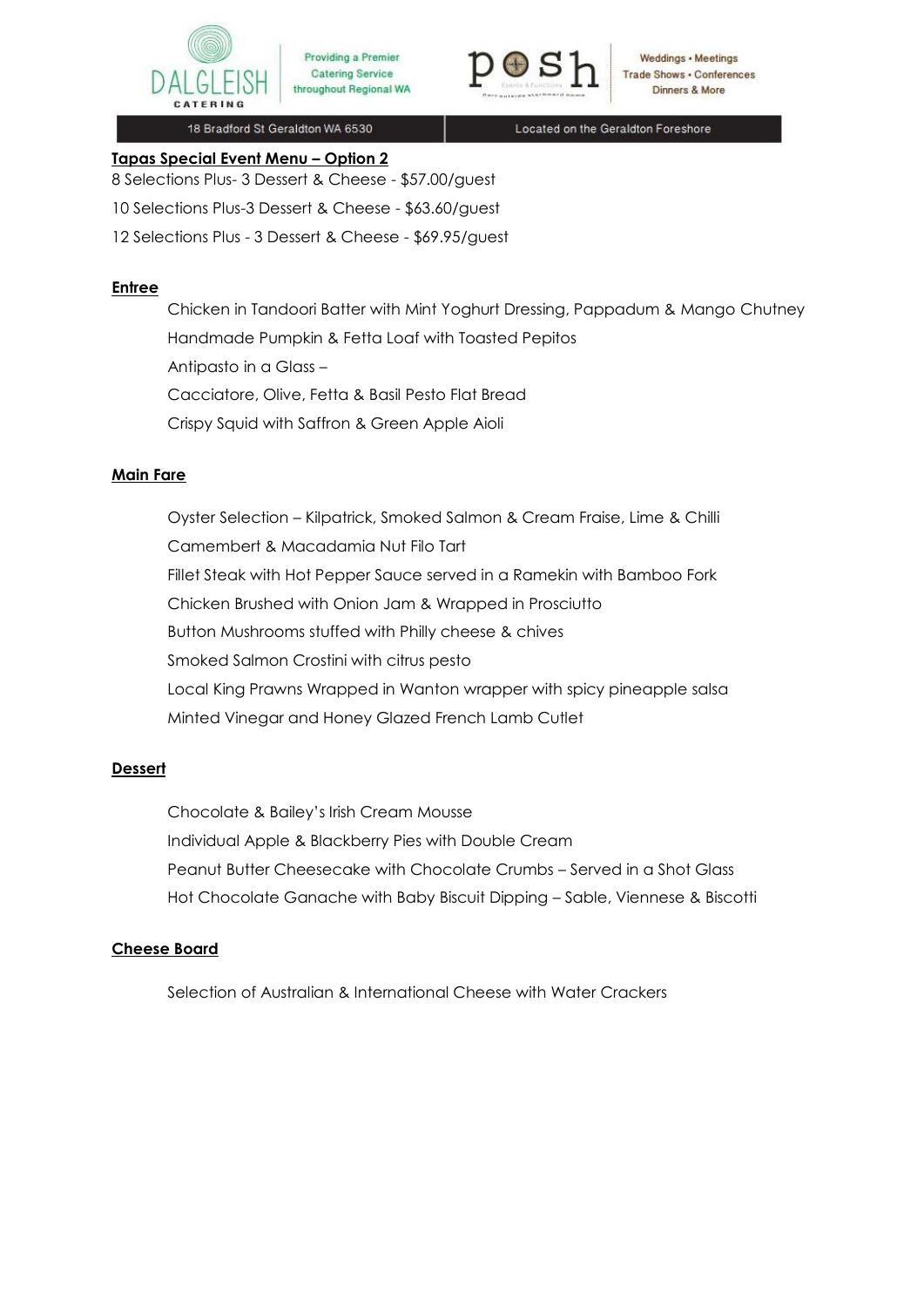



Weddings • Meetings **Trade Shows . Conferences** Dinners & More

18 Bradford St Geraldton WA 6530

Located on the Geraldton Foreshore

## **Christmas Tapas Menu**

8 Selections Plus- 3 Dessert & Cheese - \$57.20/guest 10 Selections Plus-3 Dessert & Cheese - \$63.60/guest 12 Selections Plus - 3 Dessert & Cheese - \$69.90/guest

# **On Arrival**

Asparagus, Butternut & Gruyere Cheese Cocktail Crepes Spicy Chicken Polpetti with a Savoury Pikelet & Capsicum Relish Rare Roast Beef, Zucchini Chips & Olive Tapenade en Croute Poached Pear, Walnut & Creamy Brie Filo Cups Thai Green Chicken Skewers

# **Main Fare**

Spinach and Ricotta Filo parcels with chutney Fish Goujons with Tartare dipping sauce Sichuan Pepper Fried Squid with Green chilli dipping sauce Garlic Marinated Prawns Wrapped in Asian Wonton Crunchy Rice Paper Rolls with Chicken & Peanuts Tiny Tarts with Smoked Salmon, Dill & Mascarpone Turkey & Cranberry Wellingtons Seafood Chowder in Japanese Spoons Turkey Mignons with Cranberry Glaze Asparagus Spears wrapped in Leg Ham with Mustard Hollandaise

# **Dessert – Please Select 3 Items**

Baby Plum Puddings Mini Meringue Stacks Sherry Trifle in Shot Glasses Drunken Strawberries Christmas Florentine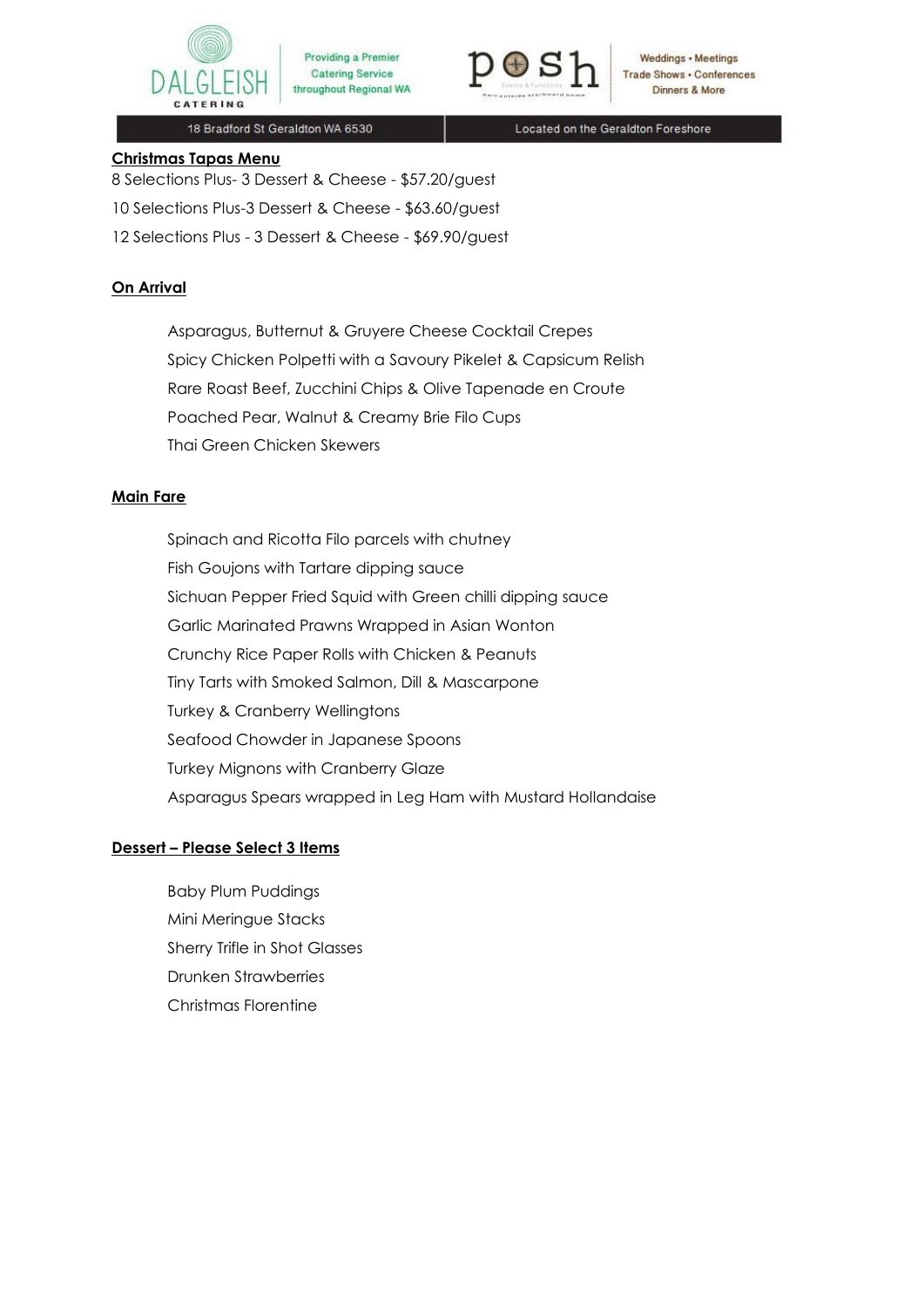

18 Bradford St Geraldton WA 6530

Providing a Premier

**Catering Service** 

throughout Regional WA

Located on the Geraldton Foreshore

#### **Finger Food & Tapas Additional Choices**

Compliment your evening with a Food Selection made up of the following specialities:

### **Little Bowls & Baby Burgers – Add \$9.90/guest**

Grilled Cinnamon & Clove Rubbed Lamb Rogan Josh with Basmati Rice

Sunday Roast – Strips of Seared Beef with Roast Potatoes & Béarnaise Sauce

Tagine of Lamb with Ginger, Cinnamon, Cumin, Saffron & Prunes with Toasted Almonds

Mild Indian Beef Coconut Curry with Carrots, Potatoes & Peas

Baby Burger with Oregano & Garlic Lamb Fillet, Hommos, Chargrilled Red Pepper & Rocket

Baby Burger with Cajun Chicken, Jalapeno Relish & Corn Salsa

Baby Burger with Rustic Rissole with Tomato Relish & Mixed Leaves

### **Carving Selection - \$12.50/guest**

South West Beef Sirloin with Caramelized Onion & Red Wine Jus in a Mini Baguette

Slow Roasted Pork with Sea Salt Crackle with Apple Sauce in a Mini Baguette

### **Salad Selection - \$8.90/guest**

Presented in Shot Glasses – Selection of Four Greek Salad with Aged Balsamic

Marinated Mushroom Salad

Vietnamese Glass Noodle Salad

Moroccan spiced Lamb & Tabouli Salad

Thai Beef Salad with lime dressing

Caesar Pasta Salad with Crisp Bacon bits & Parmesan

# **Curry Selection - \$12.50/guest**

Presented in Bamboo Boat with Bamboo Fork

- Butter Chicken Curry
- Vegetable Korma

Steamed Basmati Rice

Pappadums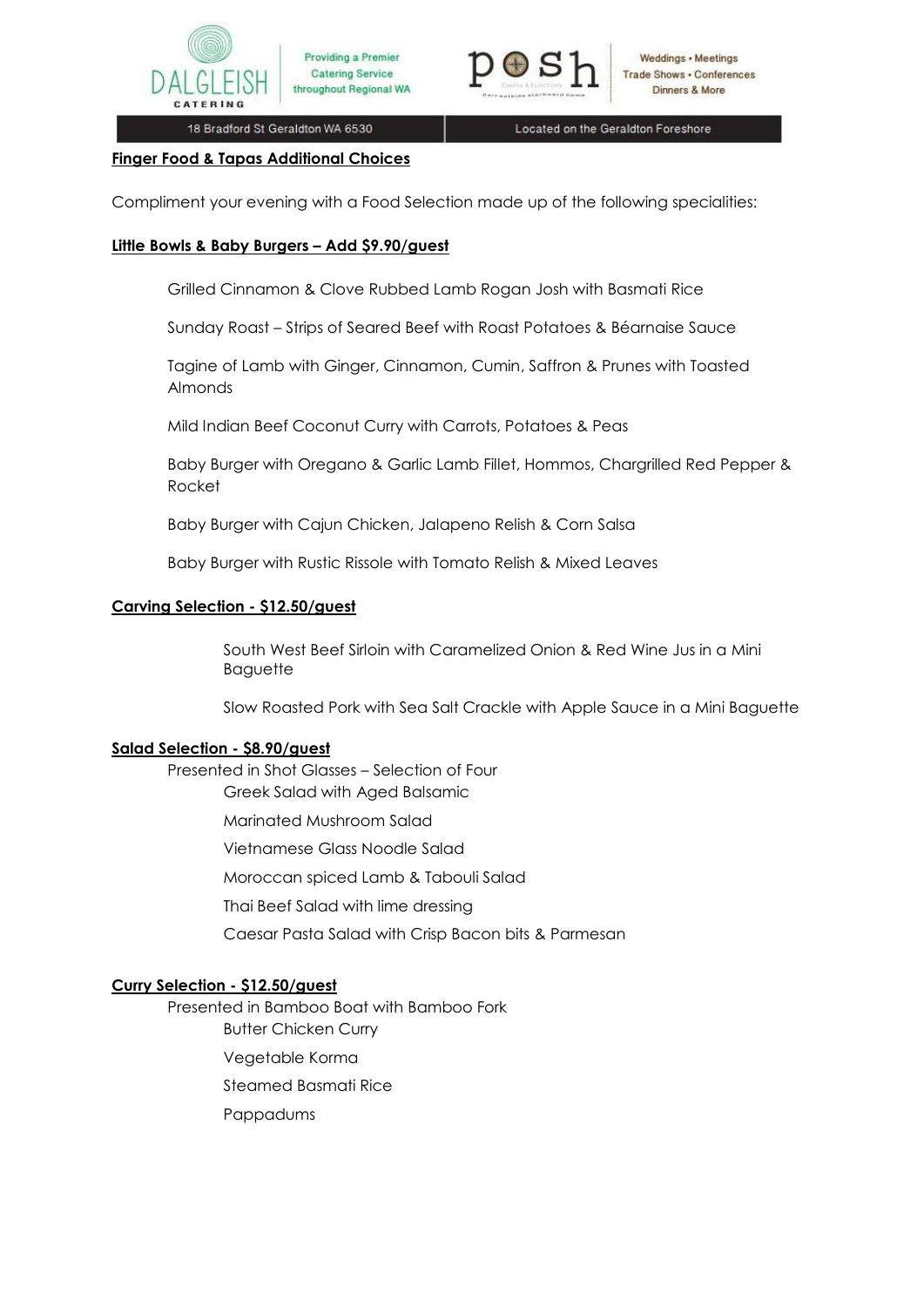



18 Bradford St Geraldton WA 6530

Located on the Geraldton Foreshore

### **Oyster Selection**

Jet Fresh Coffin Bay Oysters served Natural with a Selection of Condiments - \$5.70 each

> Sea Salt, Cracked Pepper & Fresh Lemon Shallots in Red Wine Vinegar Sweet Chilli, Coriander & Fresh Lime Bloody Mary with Tabasco

Providing a Premier

**Catering Service** 

# **Cheese Selection - \$15.50/guest**

Fine Australian & International Cheeses including:

Tasmanian Brie Blue Castello

Mersey Valley Vintage Cheddar

Quince Paste

Blue Poppy & Rye Crisp Breads

Accompanied by Fresh & Dried Fruit